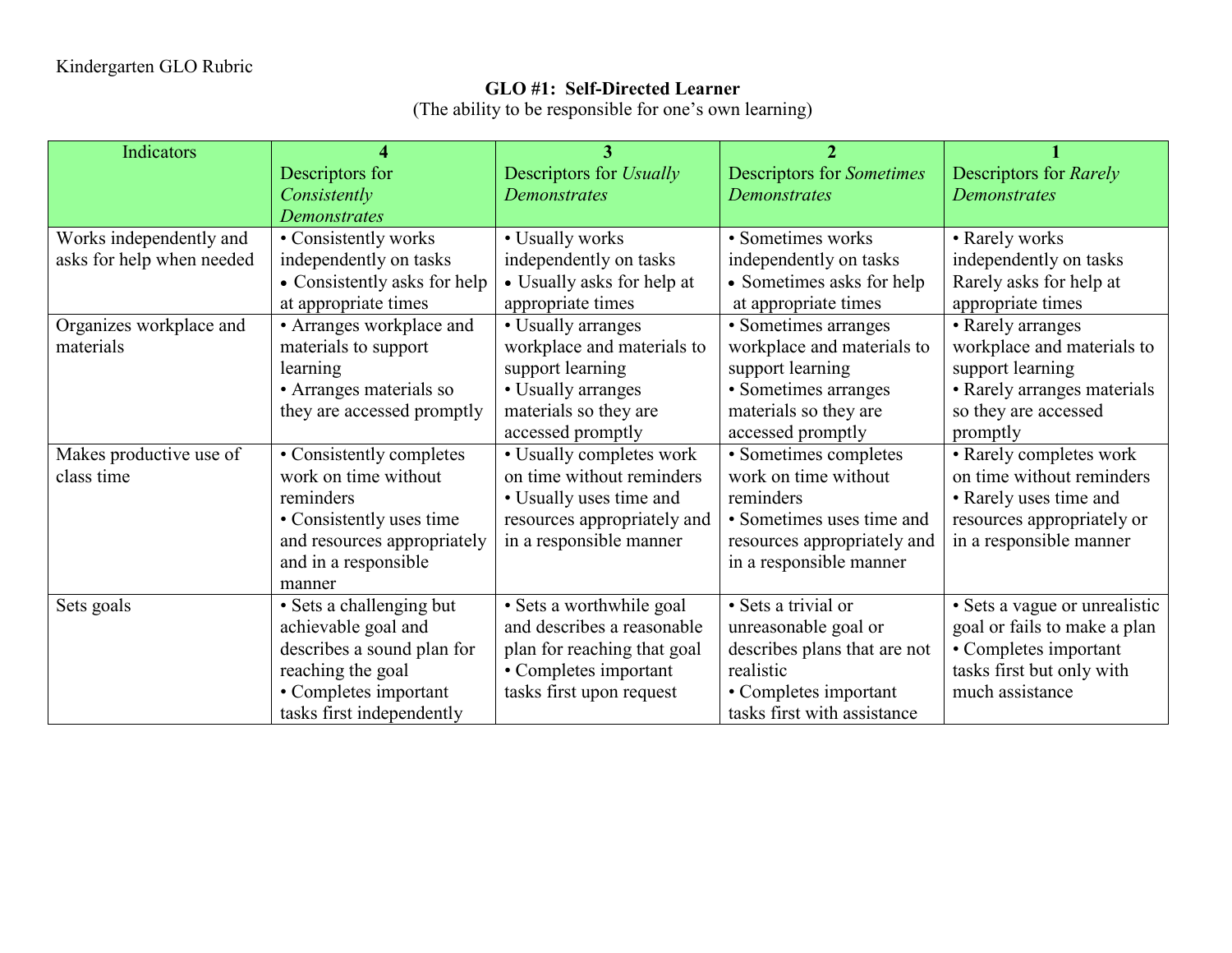| Indicators                 |                             | 3                           | $\mathfrak{D}$                   |                             |
|----------------------------|-----------------------------|-----------------------------|----------------------------------|-----------------------------|
|                            | Descriptors for             | Descriptors for Usually     | <b>Descriptors for Sometimes</b> | Descriptors for Rarely      |
|                            | Consistently                | <b>Demonstrates</b>         | <b>Demonstrates</b>              | <b>Demonstrates</b>         |
|                            | <b>Demonstrates</b>         |                             |                                  |                             |
| Participates cooperatively | • Shows respect by          | • Shows respect by          | • Shows respect by               | • Shows respect by          |
| and appropriately with     | cooperating, encouraging,   | cooperating, encouraging,   | cooperating, encouraging,        | cooperating, encouraging,   |
| others to achieve shared   | and helping others in an    | and helping others but      | and helping others but only      | and helping others but only |
| goals                      | independent manner          | upon request                | with assistance                  | with much assistance or     |
|                            | • Works as part of a group  | • Works as part of a group  | • Works as part of a group       | rarely demonstrates respect |
|                            | in a highly effectively way | in an effective way         | in a limited way                 | • Works ineffectively as    |
|                            |                             |                             |                                  | part of a group             |
| Shows respect and          | • Demonstrates kindness     | • Demonstrates kindness     | • Demonstrates kindness          | • Rarely demonstrates       |
| recognizes the feeling of  | to, listens to, and engages | to, listens to, and engages | to, listens to, and engages      | kindness to, listens to, or |
| others                     | with others independently   | with others upon request    | with others with assistance      | engages with others         |
|                            | • Consistently uses         | • Usually uses appropriate  | • Sometimes uses                 | without much assistance     |
|                            | appropriate voice level     | voice level                 | appropriate voice level          | • Rarely uses appropriate   |
|                            | • Consistently              | • Usually demonstrates      | • Sometimes demonstrates         | voice level                 |
|                            | demonstrates appropriate    | appropriate body language   | appropriate body language        | • Rarely demonstrates       |
|                            | body language when          | when interacting with       | when interacting with            | appropriate body language   |
|                            | interacting with others     | others without reminders    | others but only with             | when interacting with       |
|                            | without reminders           |                             | reminders                        | others even with reminders  |
| Follows school and         | • Consistently              | • Usually demonstrates safe | • Sometimes demonstrates         | • Rarely demonstrates safe  |
| classroom rules            | demonstrates safe           | behaviors                   | safe behaviors                   | behaviors                   |
|                            | behaviors                   | • Usually follows rules     | • Sometimes follows rules        | • Rarely follows rules even |
|                            | • Follows rules without     | without reminders           | but with reminders.              | with reminders.             |
|                            | reminders                   |                             |                                  |                             |
| Makes good choices         | • Makes highly responsible  | · Makes responsible         | • Makes marginal decisions       | · Makes ineffective         |
|                            | decisions that              | decisions that usually      | that sometimes distinguish       | decisions that rarely       |
|                            | independently distinguish   | distinguish between right   | between right and wrong          | demonstrate an              |
|                            | between right and wrong     | and wrong                   |                                  | understanding of right or   |
|                            |                             |                             |                                  | wrong                       |

**GLO #2: Community Contributor** (The understanding that it is essential for human beings to work together)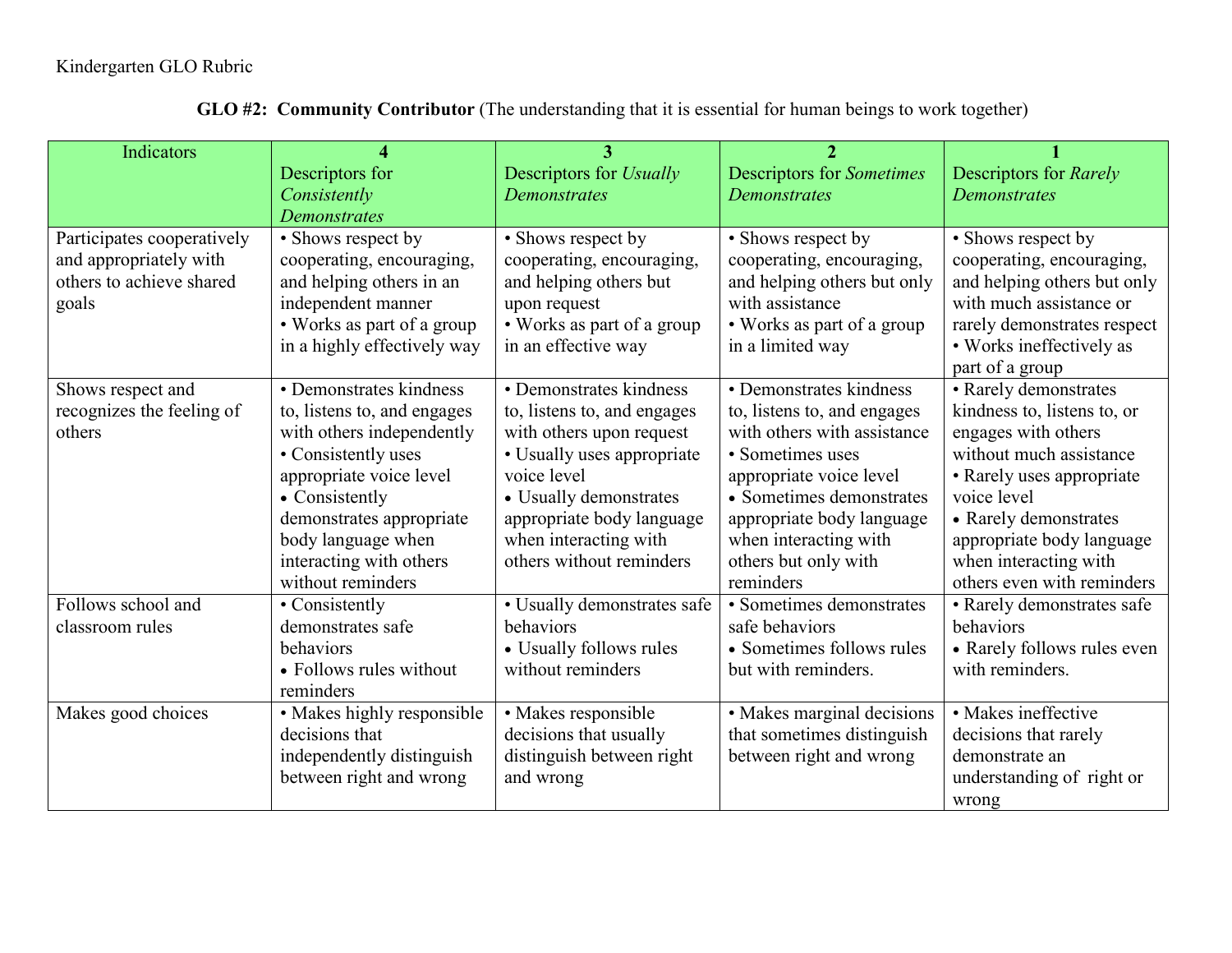## **GLO #3: Complex Thinker**

(The ability to demonstrate critical thinking and problem-solving strategies)

| <b>Indicators</b>                                |                                                    |                                                    |                                                      |                                                     |
|--------------------------------------------------|----------------------------------------------------|----------------------------------------------------|------------------------------------------------------|-----------------------------------------------------|
|                                                  | Descriptors for                                    | Descriptors for <i>Usually</i>                     | <b>Descriptors for Sometimes</b>                     | Descriptors for Rarely                              |
|                                                  | Consistently                                       | <b>Demonstrates</b>                                | <b>Demonstrates</b>                                  | Demonstrates                                        |
|                                                  | <b>Demonstrates</b>                                |                                                    |                                                      |                                                     |
| Uses prior knowledge and<br>experiences to solve | • Uses prior knowledge and<br>experiences to solve | • Uses prior knowledge<br>and experiences to solve | • Uses prior knowledge<br>and experiences to solve   | • Uses prior knowledge<br>and experiences to solve  |
| problems                                         | problems independently                             | problems upon request                              | problems with assistance                             | problems with much                                  |
|                                                  |                                                    |                                                    |                                                      | assistance                                          |
|                                                  |                                                    |                                                    |                                                      |                                                     |
| Explains answers and make                        | • Explains in great detail                         | • Explains in detail why                           | • Explains in some detail                            | • Explains in minimal                               |
| adjustments                                      | why his or her answer is                           | his or her answer is correct                       | why his or her answer is                             | detail or can not explain                           |
|                                                  | correct and revises the                            | and revises the answer                             | correct and revises the<br>answer with assistance if | why his or her answer is<br>correct and revises the |
|                                                  | answer independently if<br>necessary               | upon request if necessary                          | necessary                                            | answer with much                                    |
|                                                  |                                                    |                                                    |                                                      | assistance if necessary                             |
|                                                  |                                                    |                                                    |                                                      |                                                     |
| Solves problems in                               | • Solves unfamiliar                                | • Solves unfamiliar                                | • Solves unfamiliar                                  | • Solves unfamiliar                                 |
| different ways                                   | problems in an independent                         | problems upon request                              | problems with assistance                             | problems with much                                  |
|                                                  | manner using an extensive                          | using a variety of strategies                      | using a few different                                | assistance using one or two                         |
|                                                  | number of strategies and                           | and problem-solving                                | strategies and applies                               | suggested strategies and                            |
|                                                  | innovative problem-solving<br>methods              | methods                                            | typical problem-solving<br>methods                   | applies imitative problem-<br>solving methods       |
|                                                  |                                                    |                                                    |                                                      |                                                     |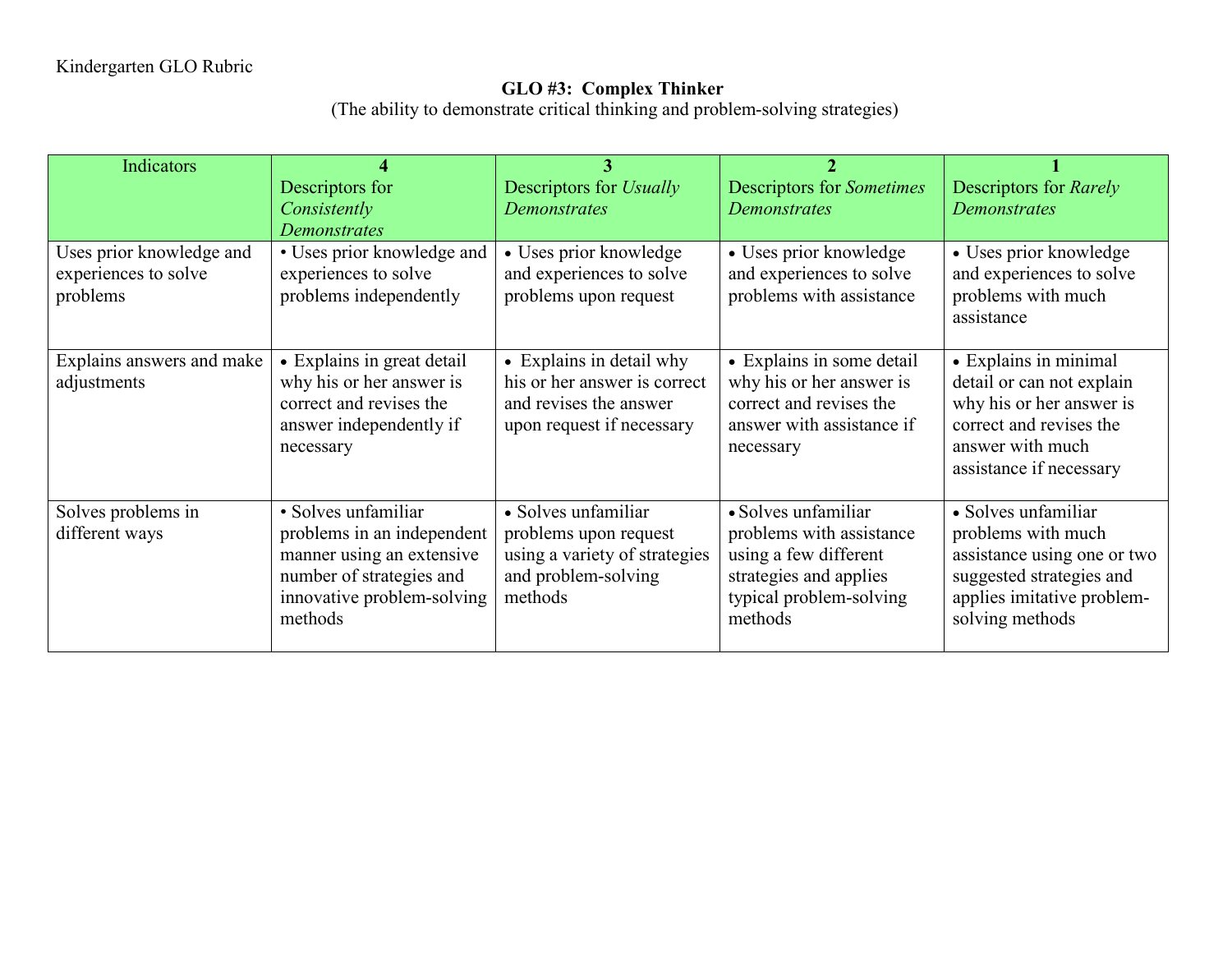## Kindergarten GLO Rubric

| Indicators               |                             |                             |                                  |                              |
|--------------------------|-----------------------------|-----------------------------|----------------------------------|------------------------------|
|                          | Descriptors for             | Descriptors for Usually     | <b>Descriptors for Sometimes</b> | Descriptors for Rarely       |
|                          | Consistently                | <b>Demonstrates</b>         | <b>Demonstrates</b>              | <b>Demonstrates</b>          |
|                          | <b>Demonstrates</b>         |                             |                                  |                              |
| Strives to complete work | • Consistently completes    | • Usually completes work    | • Sometimes completes            | • Rarely completes work      |
| neatly and correctly     | work neatly and correctly   | neatly and correctly        | work neatly and correctly        | neatly and correctly         |
|                          | • Checks own work for       | • Checks own work for       | • Checks own work with           | • Rarely checks own work     |
|                          | errors                      | errors with reminders       | assistance                       | even with reminders          |
| Sets and strives toward  | • Identifies learning goals | • Identifies learning goals | • Identifies learning goals      | • Rarely identifies learning |
| learning goals           | and works toward            | and works toward            | and works toward                 | goals and only works         |
|                          | completing them             | completing them upon        | completing them with             | toward completing them       |
|                          | independently               | request                     | assistance                       | with much assistance         |
|                          | • Uses simple self-         | • Uses a combination of     | • Uses teacher-directed          | • Uses teacher-directed      |
|                          | assessment strategies       | self and teacher-directed   | assessment strategies            | assessment strategies with   |
|                          |                             | assessment strategies       |                                  | much assistance              |

**GLO #4: Quality Producer** (The ability to recognize and produce quality performance and quality products)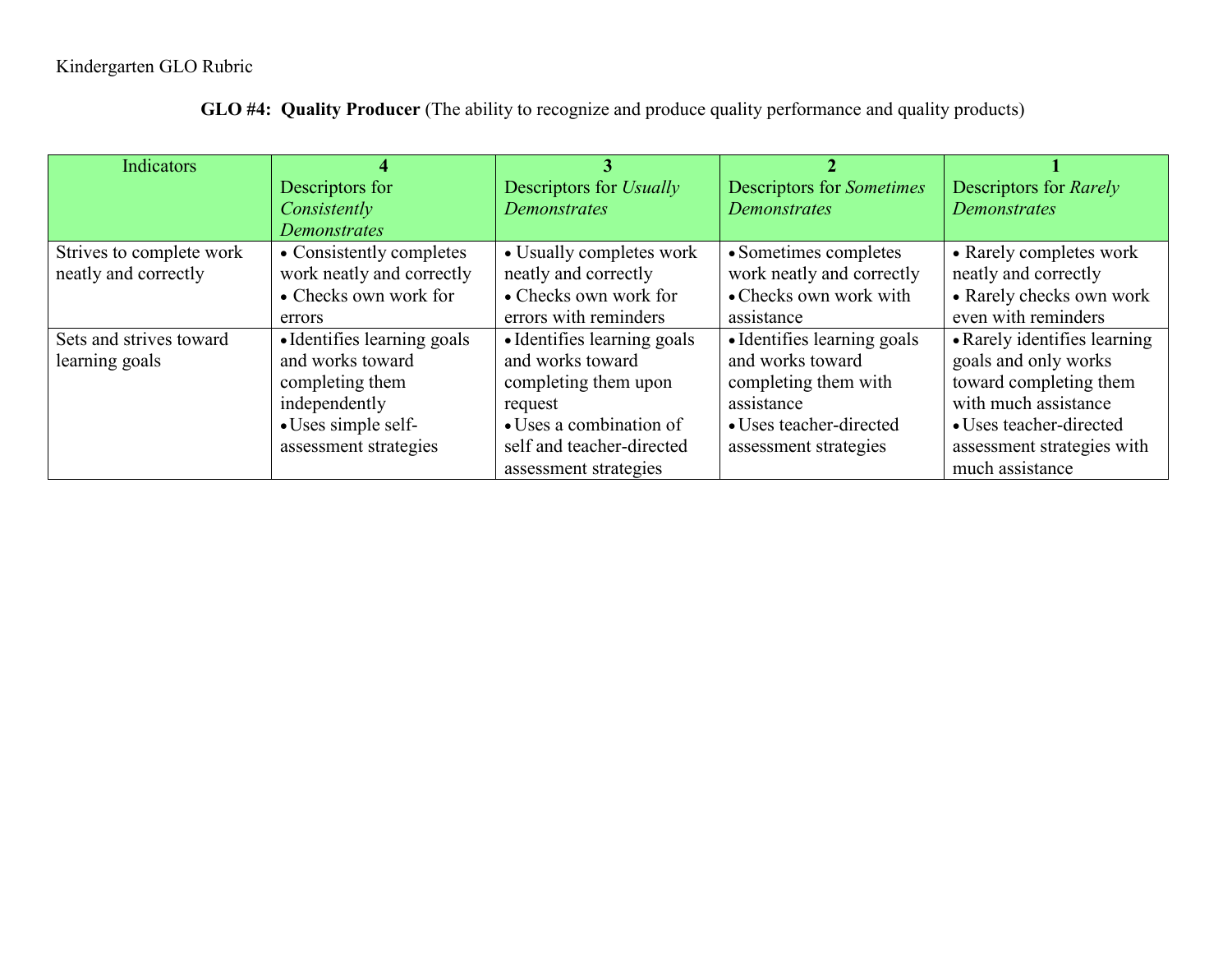## **GLO #5: Effective Communicator** (The ability to communicate effectively)

| Indicators                  |                             |                             |                                  |                              |
|-----------------------------|-----------------------------|-----------------------------|----------------------------------|------------------------------|
|                             | Descriptors for             | Descriptors for Usually     | <b>Descriptors for Sometimes</b> | Descriptors for Rarely       |
|                             | Consistently                | <b>Demonstrates</b>         | <b>Demonstrates</b>              | Demonstrates                 |
|                             | <b>Demonstrates</b>         |                             |                                  |                              |
| Speaks effectively in front | • Consistently speaks       | • Usually speaks            | • Sometimes speaks               | • Rarely speaks              |
| of a group                  | clearly and with good       | clearly and with good       | clearly and with good            | clearly and with good        |
|                             | enunciation to an audience  | enunciation to an audience  | enunciation to an audience       | enunciation to an audience   |
|                             | • Consistently expresses    | • Usually expresses ideas   | • Sometimes expresses            | • Rarely expresses ideas in  |
|                             | ideas in complete sentences | in complete sentences       | ideas in complete sentences      | complete sentences           |
| Listens attentively to gain | • Listens, without talking, | • Listens, without talking, | • Sometimes listens,             | • Rarely listens, without    |
| understanding               | to gain information         | to gain information with    | without talking, to gain         | talking, to gain information |
|                             |                             | reminders                   | information with assistance      | even with reminders          |
| Follows directions          | • Consistently follows oral | • Usually follows oral      | • Sometimes follows oral         | • Rarely follows oral        |
|                             | directions                  | directions                  | directions                       | directions                   |
| Contributes effectively     | • Consistently and          | • Usually describes         | • Sometimes describes            | • Rarely describes           |
| through speaking, drawing,  | effectively describes       | something effectively       | something effectively            | something effectively using  |
| and writing                 | something using age         | using age appropriate       | using age appropriate            | age appropriate vocabulary   |
|                             | appropriate vocabulary      | vocabulary                  | vocabulary                       | • Rarely communicates        |
|                             | • Consistently and          | • Usually communicates      | • Sometimes                      | ideas effectively through    |
|                             | effectively communicates    | ideas effectively through   | communicates ideas               | writing and drawing          |
|                             | ideas through writing and   | writing and drawing         | effectively through writing      |                              |
|                             | drawing                     |                             | and drawing                      |                              |